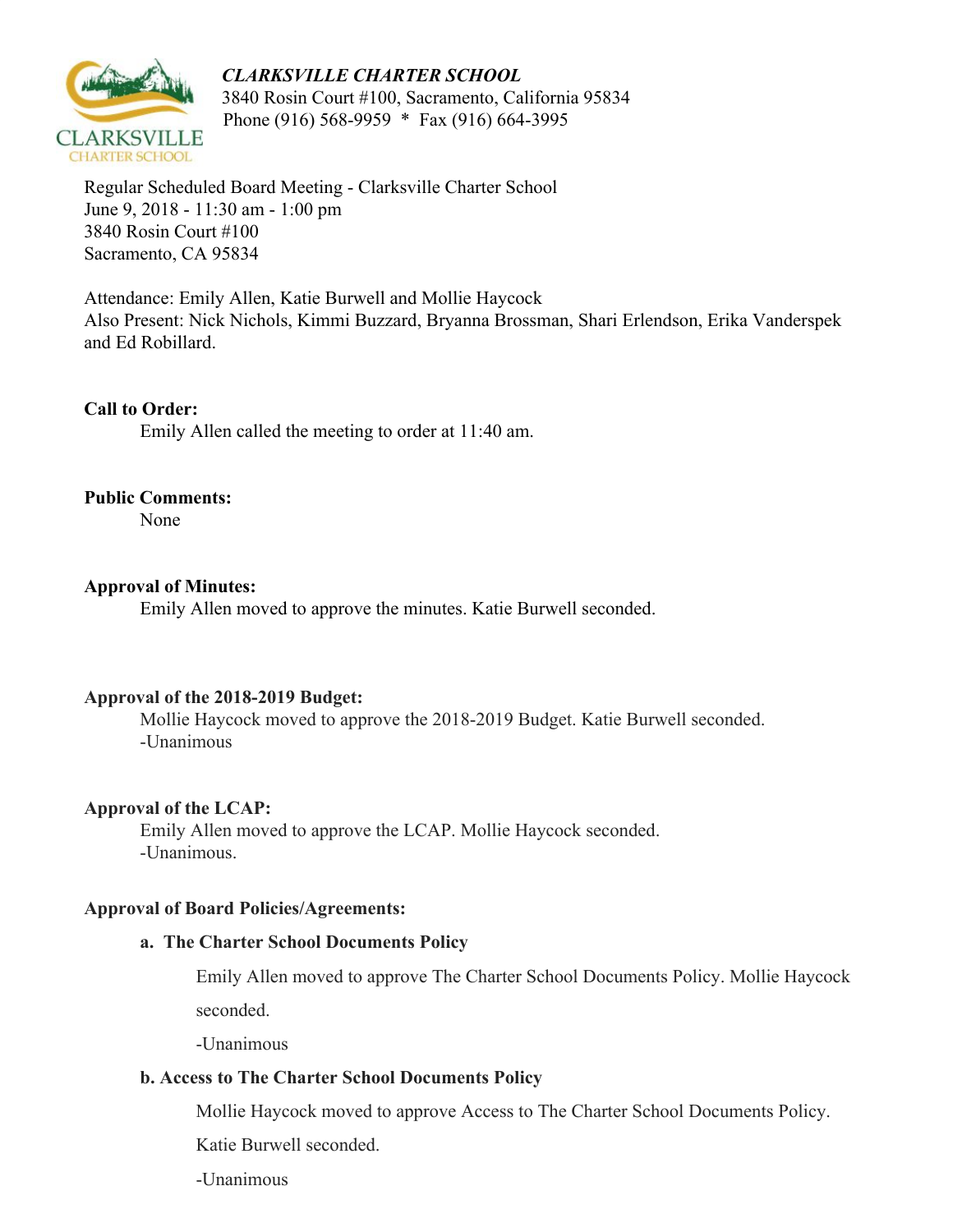### *CLARKSVILLE CHARTER SCHOOL*



 3840 Rosin Court #100, Sacramento, California 95834 Phone (916) 568-9959 \* Fax (916) 664-3995

### **c. FERPA Directory Policy and "Opt-Out Notice"**

Katie Burwell moved to approve FERPA Directory Policy and "Opt-Out Notice".

Emily Allen seconded.

-Unanimous

### **d. Homeless Education Policy**

Emily Allen moved to approve the Homeless Education Policy. Mollie Haycock seconded.

-Unanimous

## **e. CCS Information Technology Department Policy and Procedures**

Mollie Haycock moved to approve the CCS Information Technology Department

Policy and Procedures. Katie Burwell seconded.

-Unanimous

## **f. Parent-Student Information Technology Use Policy**

Emily Allen moved to approve the Parent-Student Information Technology Use

Katie Burwell seconded.

-Unanimous

## **g. Staff Information Technology Use Policy**

Mollie Haycock moved to approve the Staff Information Technology Use Policy.

Emily Allen seconded.

-Unanimous

### **h. Identification of Individuals for 504**

Katie Burwell moved to approve the Identification of Individuals for 504.

Mollie Haycock seconded.

-Unanimous

## **i. Identification of Individuals for Special Education**

Emily Allen moved to approve the Identification of Individuals for Special

Education. Mollie Haycock seconded.

-Unanimous

## **j. Procedural Safeguards and Complaint Administrative Regulation**

Mollie Haycock moved to approve the Procedural Safeguards and Complaint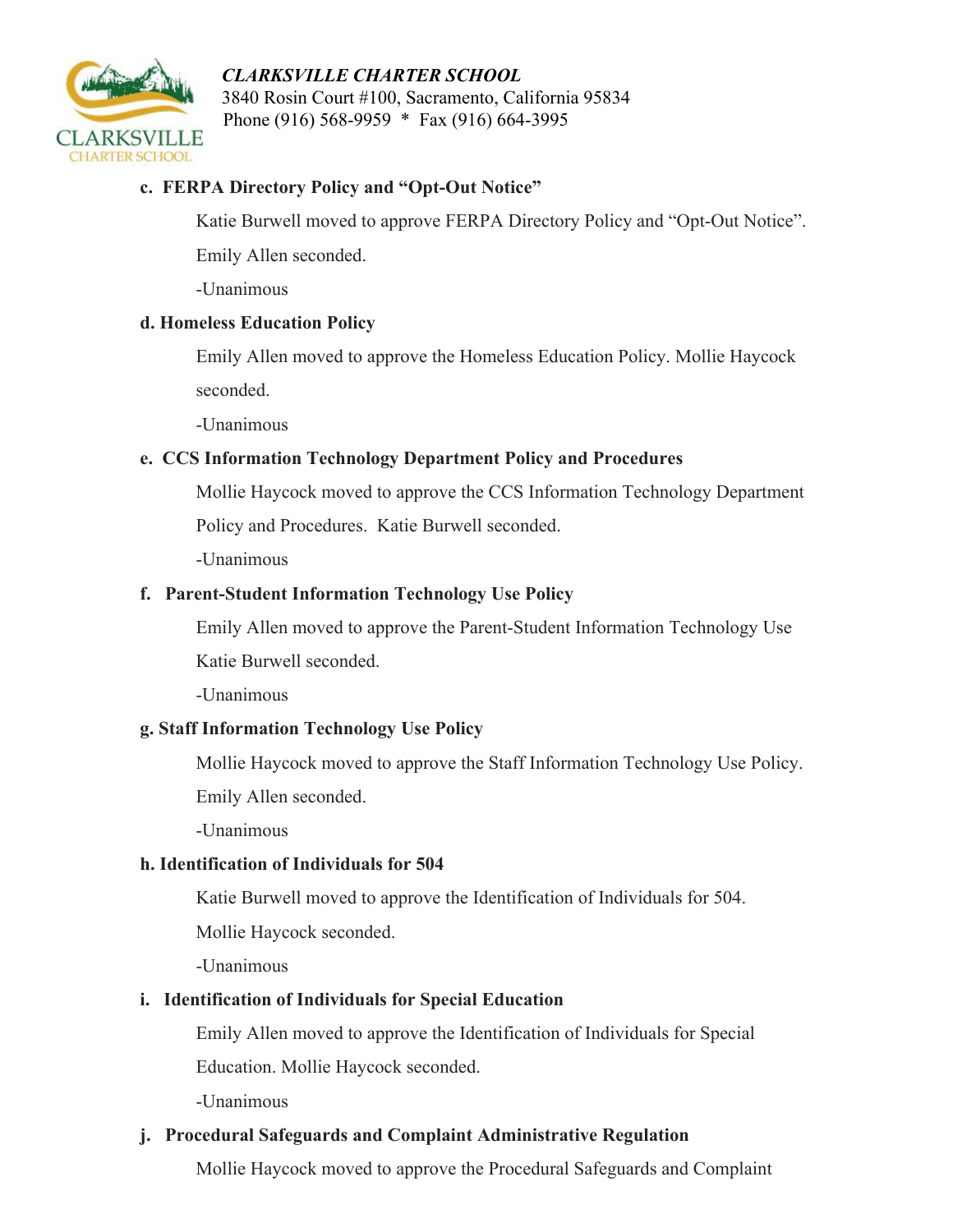## *CLARKSVILLE CHARTER SCHOOL*



 3840 Rosin Court #100, Sacramento, California 95834 Phone (916) 568-9959 \* Fax (916) 664-3995

Administrative Regulation. Katie Burwell seconded.

-Unanimous

### **k. Procedural Safeguards and Complaint Policy**

Emily Allen moved to approve the Procedural Safeguards and Complain Policy.

Mollie Haycock seconded.

-Unanimous

### **l. Individual Education Program Administrative Regulation**

Katie Burwell moved to approve the Individual Education Program Administrative

Regulation. Emily Allen seconded.

-Unanimous

### **m. Individual Education Program Policy**

Mollie Haycock moved to approve the Individual Education Program Policy. Emily

Allen seconded.

-Unanimous

### **n. Transportation for Students with Disabilities Policy**

Emily Allen moved to approve the Transportation for Students with Disabilities

Policy. Katie Burwell seconded.

-Unanimous

### **o. Suicide Prevention Policy**

Katie Burwell moved to approve the Suicide Prevention Policy. Mollie Haycock seconded.

-Unanimous

### **p. Suspension and Expulsion Policy**

Emily Allen moved to approve the Suspension and Expulsion Policy. Mollie Haycock seconded.

-Unanimous

### **q. Teacher Certification Policy**

Katie Burwell moved to approve the Teacher Certification Policy. Emily Allen seconded.

-Unanimous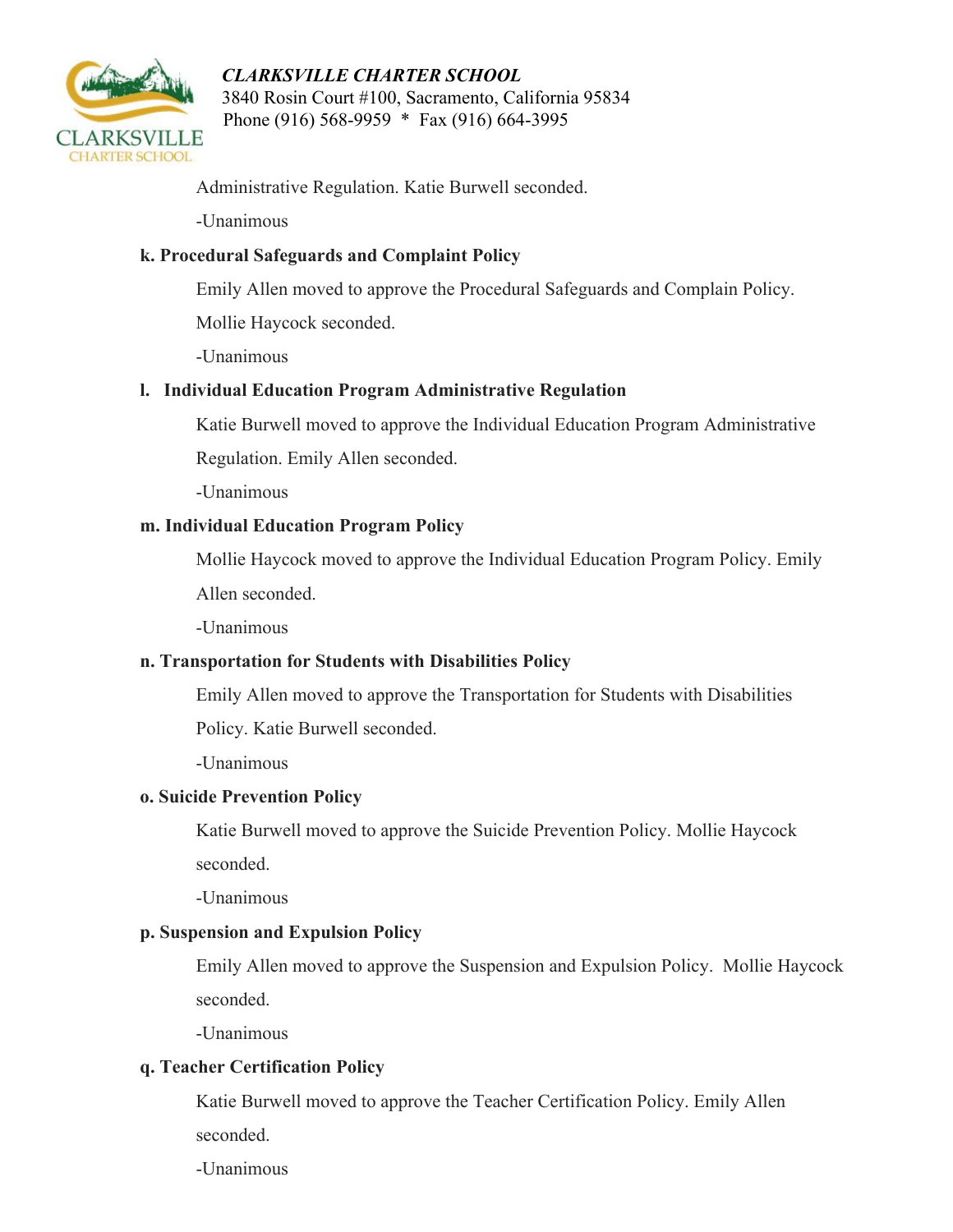

 *CLARKSVILLE CHARTER SCHOOL* 3840 Rosin Court #100, Sacramento, California 95834 Phone (916) 568-9959 \* Fax (916) 664-3995

#### **r. Services Agreement**

Emily Allen moved to approve the Services Agreement. Mollie Haycock seconded.

-Unanimous

### **s. Universal Complaint Administrative Regulation**

Katie Burwell moved to approve the Universal Complaint Administrative Regulation.

Mollie Haycock seconded.

-Unanimous

### **t. Universal Complaint Policy**

Emily Allen moved to approve the Universal Complaint Policy. Mollie Haycock seconded.

-Unanimous

#### **u. Anti-Harassment Policy**

Mollie Haycock moved to approve the Anti-Harassment Policy. Katie Burwell seconded.

-Unanimous

### **v. Whistleblower Policy**

Emily Allen moved to approve the Whistleblower Policy. Katie Burwell seconded. -Unanimous

### **Approval of Declaration of Need for Fully Qualified Educators:**

Katie Burwell moved to approve the Declaration of Need for Fully Qualified Educators. Emily Allen seconded.

-Unanimous

# **Approval of the Education Protection Account Spending Plan:**

Mollie Haycock moved to approve Education Protection Account Spending Plan.

Emily Allen seconded.

-Unanimous

## **Adjournment:**

Emily Allen motioned to adjourn the meeting at 12:34pm. Katie Burwell seconded.